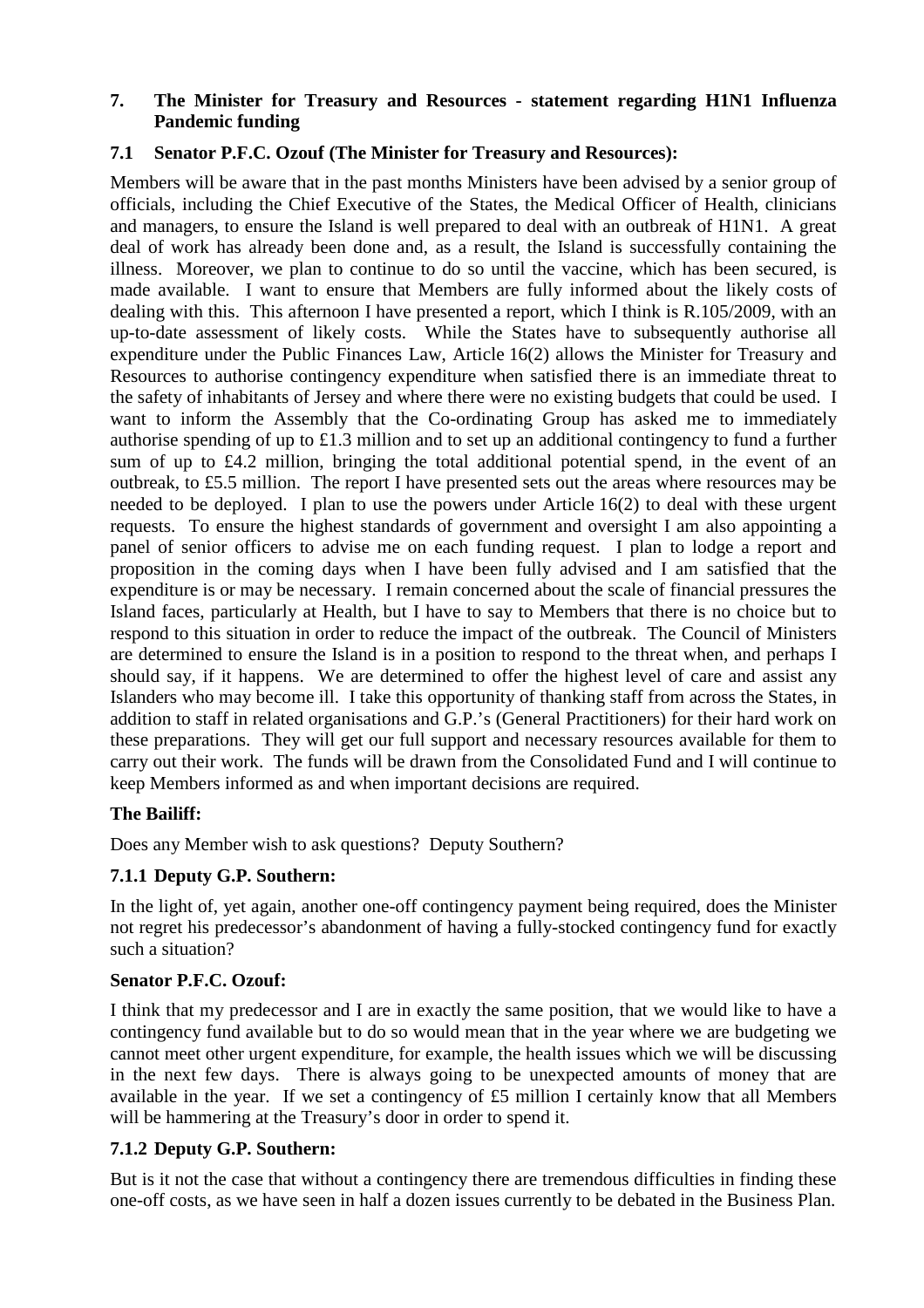## **Senator P.F.C. Ozouf:**

I very much regret the fact that we are having, and I am having, to consider a number of exceptional contingency items. Of course, every time I bring them I will be saying to the Assembly that there is a consequence to that and that is that the available balance on the Consolidated Fund will be depleted quicker than we might have otherwise wanted to achieve. There is no free money and putting in place a contingency or return to the General Reserve request does not change the situation. Contingency amounts, urgent payments should be absolutely limited but unfortunately, on this occasion, it is required.

## **7.1.3 Deputy D.J. De Sousa:**

Following on the same lines as the previous questioner, will the Minister look at setting up a special contingency fund for these instances so then in future we have those funds and can be used?

### **Senator P.F.C. Ozouf:**

I really do not think, with respect to the Deputy, that it makes much difference. If there is, and this is the whole problem of the old policies of the General Reserve… where there is a contingency Members will spend the money. So, whether or not we have a contingency earmarking £5 million or £10 million of contingency money, or whether or not we use the facilities under Article 11(8) and 11(6) of the Finance Law, I do not honestly think it makes much difference.

## **7.1.4 Deputy D.J. De Sousa:**

Can I ask a supplementary? If we have so many funds that are set up with certain criteria, could you not do a medical one to cover this contingency, Minister?

### **Senator P.F.C. Ozouf:**

I think that it does not matter, to be honest with the Deputy. I do not want to have to start up a bureaucratic nightmare with different contingencies for different areas of every single thing that we can think of. I am afraid that the Finance Law allows us to make these decisions exceptionally and the States is only going to be persuaded to allocate additional money in exceptional circumstances when the case had been made.

### **7.1.5 Senator A. Breckon:**

Could the Minister remind the House about how much has been allocated already? I am sure I remember we had some debate on this issue before and something like £1.8 million comes to mind and also could you say if you have seen any details of what this £5.5 million is for?

### **Senator P.F.C. Ozouf:**

The Senator is correct. There was originally an amount of money set out for a purchase of a vaccine a number of months ago. I will send the Senator the details of that. I am afraid I cannot remember what the second question was.

### **Senator A. Breckon:**

I asked if you had seen any details of what the £5.5 million was for.

### **Senator P.F.C. Ozouf:**

Yes, I have and I have been challenging those departments to exactly explain it. I am going to take a lot of convincing in relation to these expenses and I want to ensure that it only goes to the actual necessary expenditure for pandemic flu and that it is not used by departments, particularly Health, to deal with some of their other funding challenges. That would be entirely wrong.

### **7.1.6 The Deputy of St. Martin:**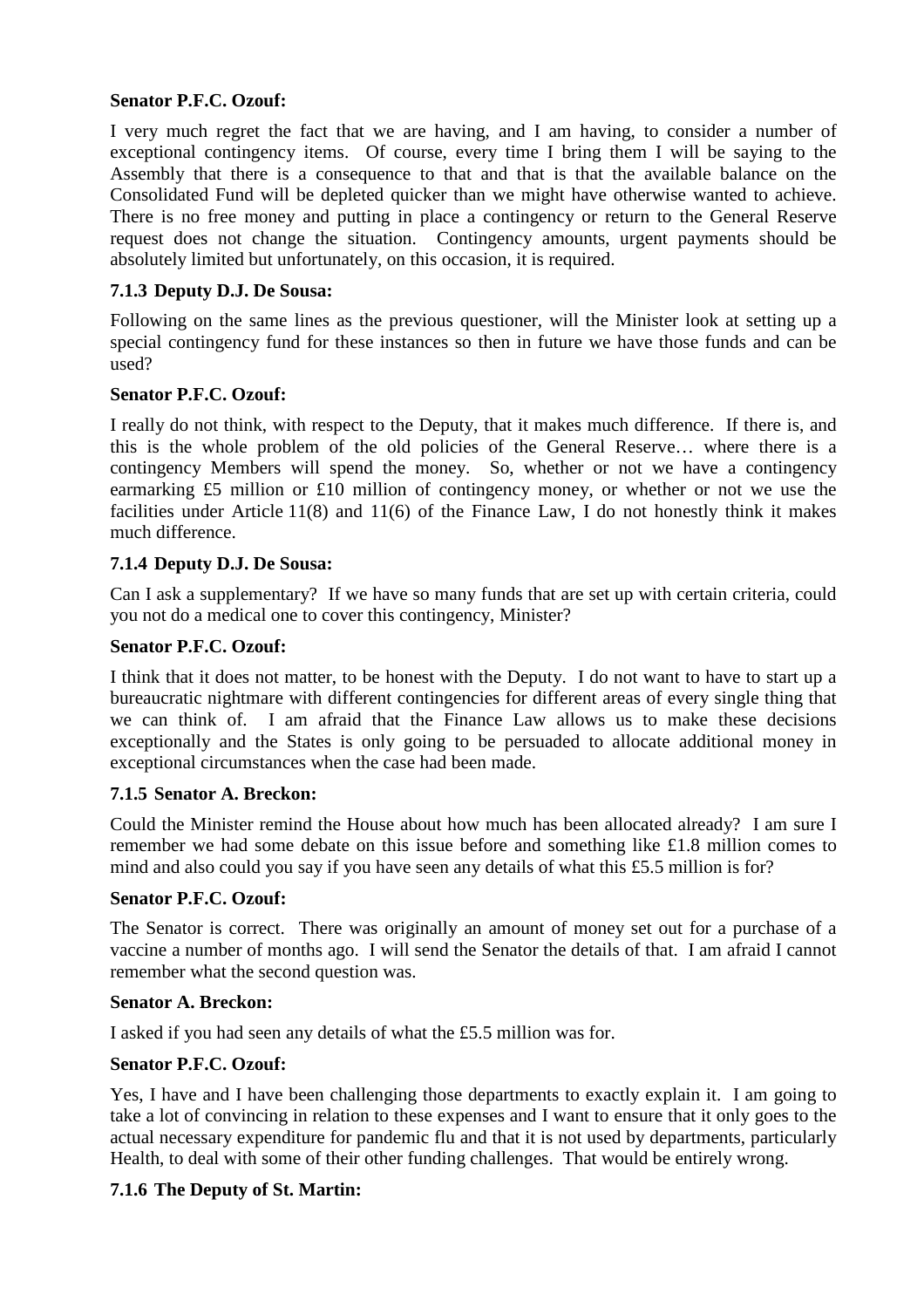The Minister, in his report, says: "The Council of Ministers are determined to ensure the Island is in the position to respond to the threat when it happens." How confident is the Minister that it is going to happen rather than if it happens?

# **Senator P.F.C. Ozouf:**

I think that we have all been sceptical, perhaps, with the media interest that has waxed and waned in relation to the pandemic flu and, indeed, it is perhaps the reason why I have not already made decisions under Article 11(8) that meant that I needed to be persuaded that there is a likelihood of this happening. The emerging information is clear that there is a risk. It does depend on whether or not the wave of pandemic flu, which will inevitably happen, comes before the vaccine arrives at the beginning of October. We will make decisions just as soon as we can but I think there is no doubt at all, with the French Government banning *la bise* in schools and other things, that there are real issues for Western Europe to deal with.

# **7.1.7 The Deputy of St. Mary:**

There is, in some quarters, a measure of scepticism about this whole process of the pandemic flu and the expense of tackling it. I do not know whether I share that or not but I think it is important to take it on board that there is a measure of scepticism. My question is, will there be included in the process, to which the Minister refers - he is talking here about a panel of senior officers to advise - of deciding on bids a critical questioning voice on the medical side just so that we can be sure in this House that these resources that people are asking for are indeed necessary?

# **Senator P.F.C. Ozouf:**

The officials that advise are very clear on the provisions under the law. I can sanction emergency expenditure where there is a threat for public safety immediately without recourse to the Assembly but it is ultimately for this Assembly to make that decision, in some cases, where that expenditure will be retrospective. The eyes of every Member of this Assembly is going to be on that expenditure and certainly I welcome the involvement of either Corporate Affairs or the Public Accounts Committee or the Health Scrutiny Panel in overseeing that and yes, there are questioning and sceptical voices raised in relation to the expenditure but I am sure the Deputy would agree with me that where lives are potentially at stake in dealing with people that could be affected by a pandemic flu, with respiratory disease, *et cetera*, that the Island should make available the appropriate care to save lives.

# **7.1.8 The Deputy of St. Mary:**

I do not doubt that the Island should make available the appropriate care but there was an interesting Freudian slip there "panic flu" and what I just want to be sure, and he did not answer the question, will there be included in this process at his level - not at our level in the Assembly, we are not qualified really to make these decisions - a sceptical medical voice so that we know that this money is really needed and well applied?

# **Senator P.F.C. Ozouf:**

The Deputy said, among ourselves, ultimately politicians have to decide and I have to make a decision on emergency funding. We are served by medics and experts, including the Medical Officer of Health and other people from the Chief Minister's Pandemic Flu Advisory Group and I am sure that the right decisions have been made. What I have to say from my perspective is, so far the advice from the Medical Officer of Health and her colleagues has been spot on in terms of the evolution of the pandemic and I think that the advice that she has given has ensured that the Island has indeed maintained the containment phase for as long as possible. We have secured vaccine, which is not the case for all of the places within our region.

# **7.1.9 Senator S.C. Ferguson:**